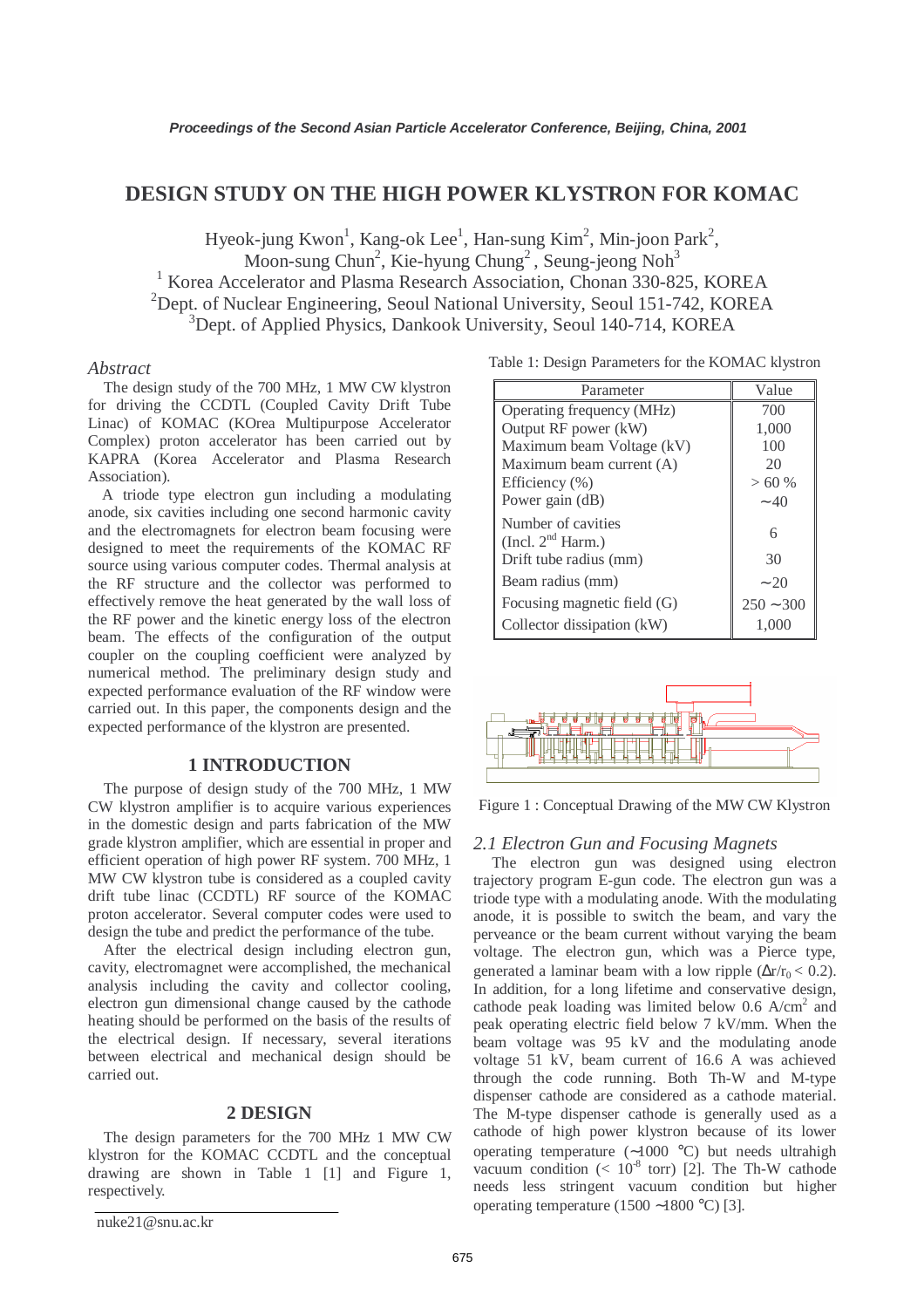In high power multicavity klystrons, axial magnetic field was used in order to keep the electron beam focused during its propagation through the drift region. The important parameters were the linkage of magnetic flux with the cathode, the field increase slope at the gun region and the ratio of the magnetic field in the drift region to the Brillouin value. The magnetic flux density at the beam drift region was 2.3 times of the Brillouin value, which was 110 gauss. In the vicinity of the output cavity, the magnetic flux density was raised to about three times of the Brillouin value in order to counteract the increased space charge forces in the heavily bunched beam. The total number of coils was fourteen including one bucking coil which was used for the fine tuning of the field values near the gun region [4].

The solenoid magnet was designed by the POISSON code, and the output results of this code were used as the input data of E-gun code. Figure 2 shows electron beam trajectory with the magnetic flux density plot at the axis of the beam.



With the modulating anode, it is possible to switch the electron beam. According to the E-gun calculation, applying the negative 2.5kV to the modulating anode with respect to the cathode made the beam cut off. Electric field distributions near the electron gun region on the normal operation state and the cut off state are shown in Figure 3 and Figure 4, respectively.



Figure 3 : Field distribution at normal operation



Figure 4 : Field distribution at cut off state

#### *2.2 RF Structures*

The geometries of the resonant cavities were determined to maximize the r/Q of the cavity using the SUPERFISH code. The klystron had six cavities including one  $2<sup>nd</sup>$  harmonic cavity for higher efficiency. The second cavity was tuned to lower frequency and penultimate cavity to higher frequency than the center frequency for a better efficiency also. Simulation results showed that the efficiency of 63 % and the gain of 40 dB could be achieved. The characteristic curve (output rf power depending on the input power) of the designed klystron is shown in Figure 6. As can be seen in the Figure 5, 1MW output rf power can be obtained with the input power of about 80W.

In addition, the power dissipation on each cavity was also calculated through the code simulation and the results are shown in Table 2. The power dissipation on the output cavity is over 4kW, which shows that output cavity needs water-cooling.



Figure 5 : Output rf power depending on driving power

Table 2 : The power dissipation on each cavity

| Cavity               | Shunt impedance<br>$[M\Omega]$ | Power<br>dissipation $[W]$ |
|----------------------|--------------------------------|----------------------------|
| 1 st                 | 2.2                            |                            |
| 2 <sup>nd</sup>      | 2.3                            | 39                         |
| $2^{\text{rd}}$      | 1.1                            | 98                         |
| $4^{\text{th}}$      | 2.5                            | 70                         |
| $\leq$ <sup>th</sup> | 3.3                            | 587                        |
| $6^{\rm th}$         | 3.6                            | 4445                       |